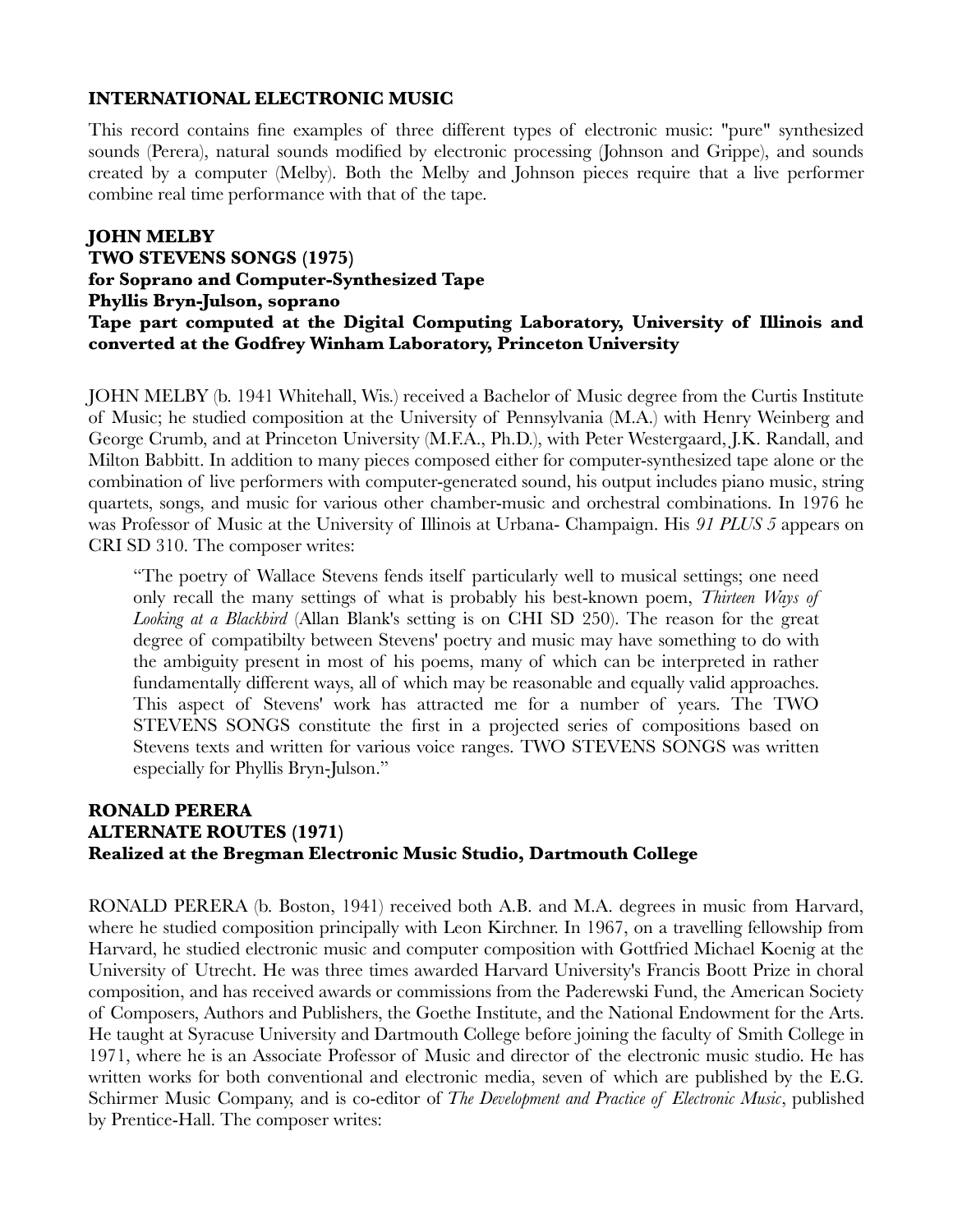"ALTERNATE ROUTES was composed in 1971 at the Bregman Electronic Music Studio, Dartmouth College, for dancer/choreographer Alison Becker Chase, who was then directing the newly formed Dartmouth Dance Company. From the start of the composition I conceived of all the sounds as having kinetic properties: wild spins and runs versus infinitely delicate and subtle departures from complete stillness. The shape of the piece evolved as a tension between these opposing ideas of movement and the music alternates between two materials: one densely percussive, the other fragile and transparent.

"Another kind of alternation involved here has to do with a device on the synthesizer known as the electronic switch, which can route an input signal back and forth between two outputs. When an audio signal is alternately routed to two different speakers at a speed approaching an audio rate (around twenty times a second), a strange shimmering effect is created. This shimmering is a characteristic of the lighter of the two materials in the piece. All of the sounds are electronic in origin, and were produced on a Moog synthesizer."

#### **RAGNAR GRIPPE MUSIQUE DOUZE (1975) Realized at Electronmusikstudion (EMS), Stockholm**

RAGNAR GRIPPE (born Stockholm, 1951) studied in Stockholm, Paris, and Montreal and privately with Luc Ferrari. He has composed an impressive body of electronic music at studios in those cities and has collaborated on numerous dance, theater, broadcast, and mixed media projects there and in the U.S.A. Since 1972, he has made his headquarters in Paris. The composer writes:

"MUSIQUE DOUZE is an attempt to oppose instrumental sounds to their electronic equivalents, and thus to apply different consequent functions to specific sequences. One might say that the electronic parts have a more linear function because of their static character while the instrumental sounds undergo intricate and rapid changes.

"The piece has a *delta* form where one finds the use of several similar sequences mixed in alternate ways and thereby providing totally different results. The piece was acoustically designed for the concert hall where it was first performed at the Swedish Broadcasting Corporation in Stockholm, using sixteen loudspeakers placed throughout the performing space."

### **BENGT EMIL JOHNSON DISAPPEARANCES (1974) Mats Persson, piano Tape part realized at Fylkingen's Studio, Stockholm**

BENGT EMIL JOHNSON (b. 1936) lives in Stockholm and is active as poet, composer, and broadcaster. He has published eight books of poetry and has been very active in the field of so called "text-sound-composition" - tape compositions where texts are recorded and arranged with electroacoustic development and combined with other sounds, concrete and/or electronic. He has composed electronic, instrumental, and vocal music. Since 1966 he has been working for the Swedish Radio as a producer and planner of music programs. He is editor of the quarterly magazine *Nutida Musik* (Contemporary Music). The composer writes:

"DISAPPEARANCES was composed in 1974 and is dedicated to Mats Persson, the pianist, who has performed the piece on many concerts in Europe and Canada, including